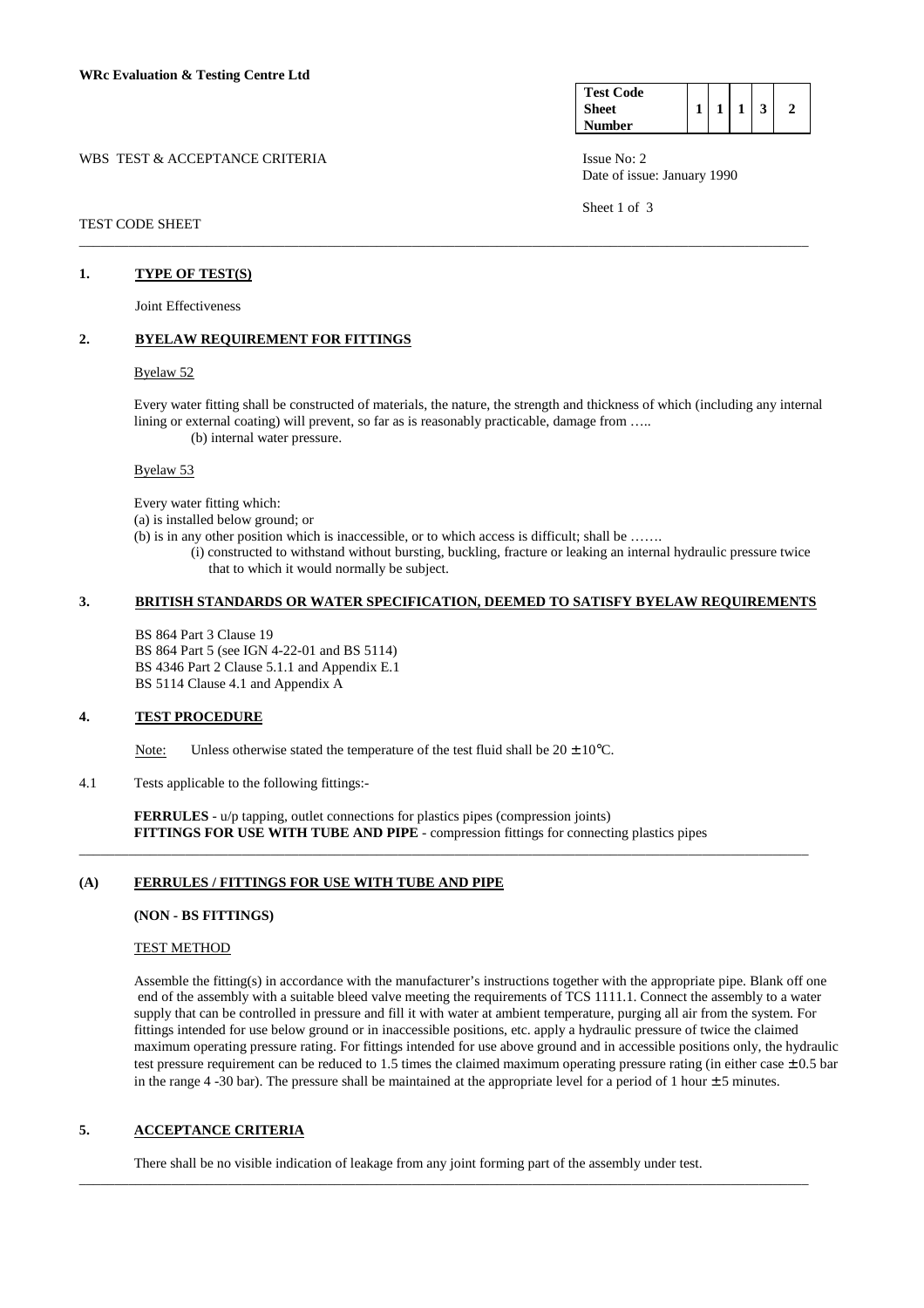| <b>Test Code</b> |  |  |  |
|------------------|--|--|--|
| Sheet            |  |  |  |
| Number           |  |  |  |

 Issue No: 2 Date of issue: January 1990

Sheet 2 of 3

# **(B) BS 864 PART 3 - COMPRESSION FITTINGS FOR POLYETHYLENE PIPES**

# TEST METHOD

Clause 19 Hydraulic (hydrostatic) test

- 19.1 Fittings when assembled in accordance with the manufacturer's instructions shall be capable of withstanding an internal hydraulic (hydrostatic) pressure of 36 bar.
- 19.3 The joint shall remain leakproof for a minimum of 1 hour.

# **(C) BS 864 PART 5 - COMPRESSION FITTINGS FOR POLYETHYLENE PIPES WITH OUTSIDE DIAMETERS TO BS 5556**

\_\_\_\_\_\_\_\_\_\_\_\_\_\_\_\_\_\_\_\_\_\_\_\_\_\_\_\_\_\_\_\_\_\_\_\_\_\_\_\_\_\_\_\_\_\_\_\_\_\_\_\_\_\_\_\_\_\_\_\_\_\_\_\_\_\_\_\_\_\_\_\_\_\_\_\_\_\_\_\_\_\_\_\_\_\_\_\_\_\_\_\_\_\_\_\_\_\_\_\_\_\_\_

\_\_\_\_\_\_\_\_\_\_\_\_\_\_\_\_\_\_\_\_\_\_\_\_\_\_\_\_\_\_\_\_\_\_\_\_\_\_\_\_\_\_\_\_\_\_\_\_\_\_\_\_\_\_\_\_\_\_\_\_\_\_\_\_\_\_\_\_\_\_\_\_\_\_\_\_\_\_\_\_\_\_\_\_\_\_\_\_\_\_\_\_\_\_\_\_\_\_\_\_\_\_\_

\_\_\_\_\_\_\_\_\_\_\_\_\_\_\_\_\_\_\_\_\_\_\_\_\_\_\_\_\_\_\_\_\_\_\_\_\_\_\_\_\_\_\_\_\_\_\_\_\_\_\_\_\_\_\_\_\_\_\_\_\_\_\_\_\_\_\_\_\_\_\_\_\_\_\_\_\_\_\_\_\_\_\_\_\_\_\_\_\_\_\_\_\_\_\_\_\_\_\_\_\_\_\_

#### TEST METHOD

See IGN 4-22-01 and BS 5114 at present (standard under preparation)

# **(D) BS 4346 PART 2 - JOINTS FOR USE WITH UPVC PRESSURE PIPES , MECHANICAL JOINTS**

## TEST METHOD

# 5.1.1 Short Term hydrostatic requirement

When tested by the method described in Appendix E.1, the joint shall withstand a pressure of  $3.6 \pm 0.1$  times the working pressure for 1 hour without failure.

# APPENDIX E.1 – SHORT TERM HYDROSTATIC TEST (BATCH TEST)

## E.1.1 Apparatus

The apparatus shall consist of a temperature controlled bath or air space maintained at  $20 \pm 3^{\circ}$ C and equipment that permits the joint or fitting to be subjected to an internal hydrostatic pressure to an accuracy of  $\pm 2\%$ .

# E.1.2 Form and preparation of test specimen

 The specimen shall be a complete joint or fitting. The open ends of the specimen shall be closed with suitable end caps, and these shall be provided with connections for the entry of water under controlled pressure…..

…… Joints and fittings designed to withstand the end thrust due to internal pressure.

 The method of closure of the open ends and the mounting of these joints… in the apparatus, shall be arranged so that the full end thrust is carried by the test specimen.

 To facilitate the carrying out of the short term hydrostatic test upon joints… incorporating an elastomeric sealing component it may be necessary to replace this component by a harder or differently shaped seal or to prevent it from blowing out by using a retaining device. If a retaining device is used it shall not reinforce or restrict the expansion of the body of the joint or fitting.

E.1.3 Procedure

Mount the specimen in the apparatus and condition for 1 hour  $\pm$  10 minutes at 20  $\pm$  3°C. Apply the hydrostatic test pressure within 30 seconds of first admitting pressure and maintain with an accuracy of  $\pm 2\%$  for a period of 1 hour  $\pm$  1 minute.

 $\overline{\phantom{a}}$  , and the set of the set of the set of the set of the set of the set of the set of the set of the set of the set of the set of the set of the set of the set of the set of the set of the set of the set of the s